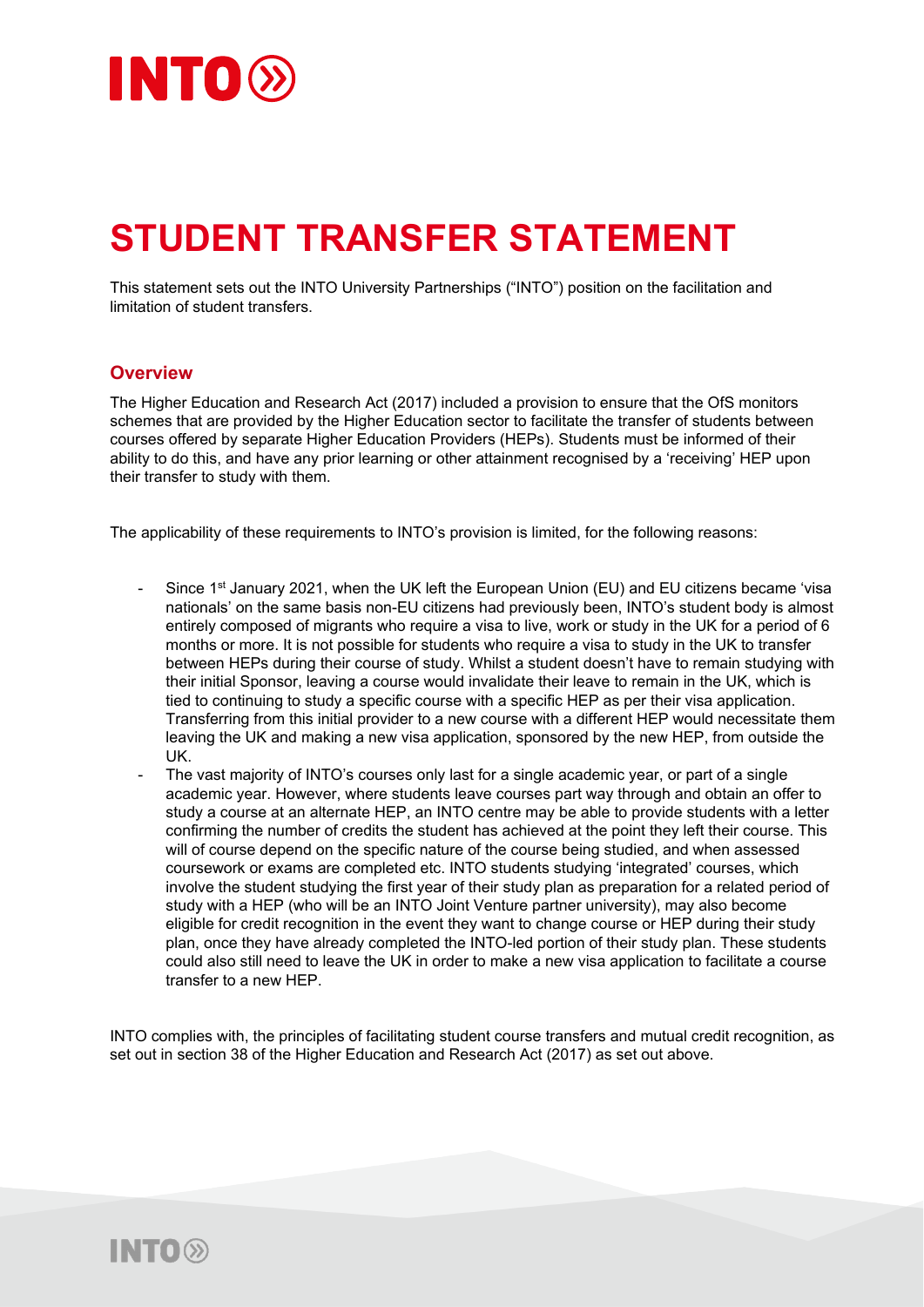## **Appendix: Text of Section 38 of the Higher Education and Research Act (2017), on student transfers**

## **38Duty to monitor etc the provision of arrangements for student transfers**

(1)The OfS—

(a)must monitor the availability of schemes or other arrangements provided by registered higher education providers for student transfers,

(b)must monitor the extent to which the arrangements monitored under paragraph (a) are utilised by students generally or students of a particular description,

(c)must include in its annual report a summary of conclusions drawn by it, for the financial year to which the report relates, from its monitoring under paragraphs (a) and (b), and

(d)may facilitate, encourage, or promote awareness of, the provision of arrangements by registered higher education providers for student transfers.

(2)For the purposes of this section, "a student transfer" is where—

(a)a student transfers from a higher education course ("course X") provided by a UK higher education provider ("the transferring provider") to a different higher education course ("course Y") provided by the same or a different UK higher education provider ("the receiving provider"),

(b)the receiving provider recognises, or takes account of, the study undertaken, or a level of achievement attained, by the student—

(i)on course X, or

(ii)on another higher education course provided by the transferring provider,

when the receiving provider is determining the study to be undertaken, or the level of achievement attained, by the student on course Y, and

(c)either the transferring provider or the receiving provider is a registered higher education provider, or both are registered higher education providers.

(3)For the purposes of subsection [\(2\),](https://www.legislation.gov.uk/ukpga/2017/29/part/1/crossheading/student-transfers/enacted#section-38-2) there may be an interval between the student ceasing to undertake course X and starting to undertake course Y.

(4) The duty under subsection  $(1)(a)$  may be discharged by the OfS monitoring, as described in that provision—

(a)arrangements for student transfers provided by all registered higher education providers or a particular description of such provider;